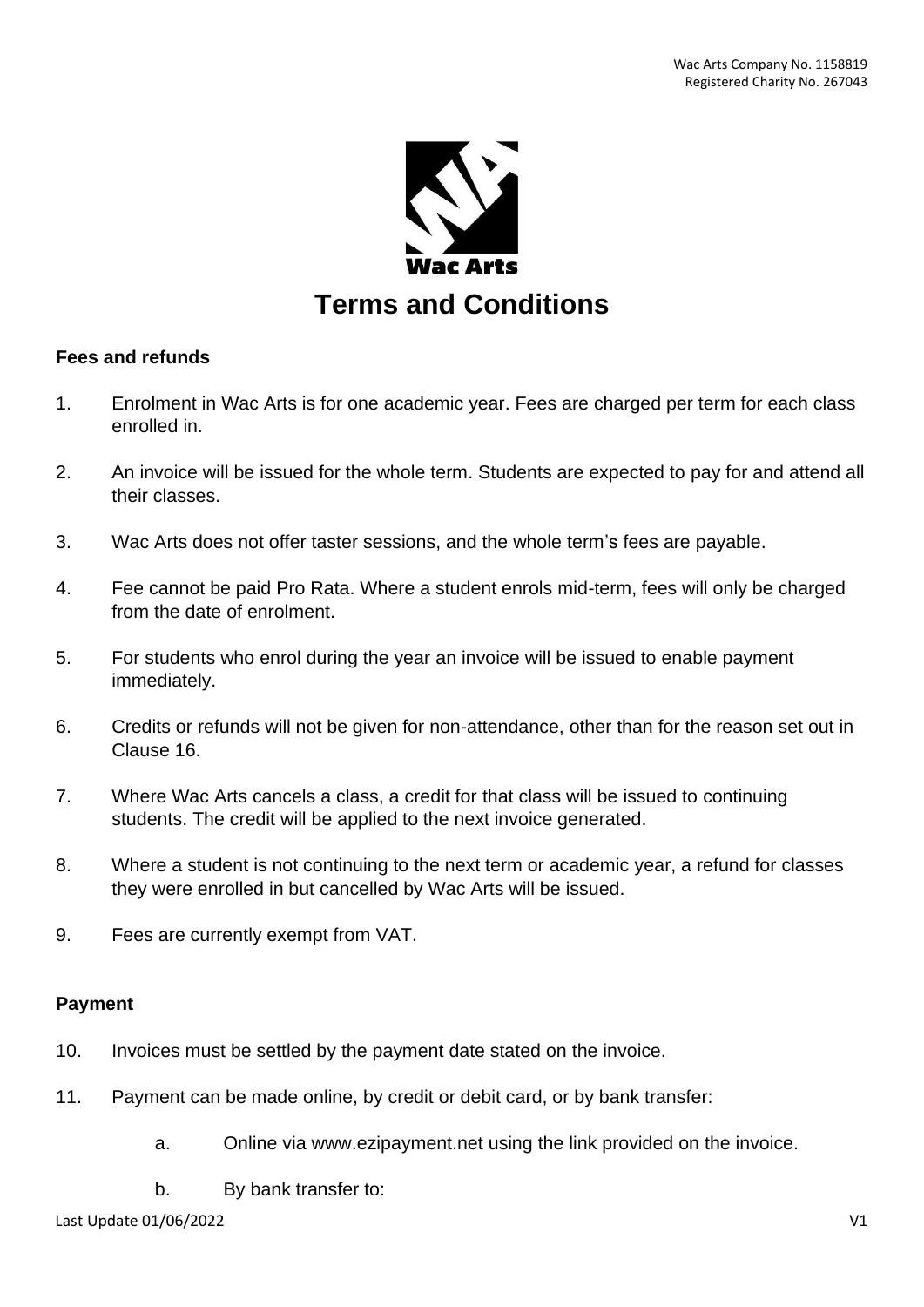Account Name: WAC ARTS REG CHARITY NO.267043 Account Number: 70487776 Sort Code: 089033

For bank transfers use the invoice number as a reference e.g.500046

- 12. Wac Arts no longer accepts cash, cheque, or direct debit for fees. Wac Arts will not be held responsible for payment left at reception or with tutors. All payments must be made in accordance with Clause 11.
- 13. Wac Arts reserves the right to remove students from the programme and not re-enrol them if fees remain outstanding.

#### **Register, attendance, and absence**

- 14. A register for each class is maintained by the tutor. Student attendance is recorded for the purposes of safety, security and quality assurance monitoring.
- 15. If a student is absent from class for three or more consecutive weeks, with no written communication to [admin@wacarts.co.uk](mailto:admin@wacarts.co.uk) to explain their absence, Wac Arts reserves the right to remove the student from the class and no refund will be due.
- 16. If a student is absent from class for three or more consecutive weeks due to a medical condition, a pro rata credit of the fees paid for the classes not attended will be given upon Wac Arts receipt of a valid medical certificate (such as a GP note). The medical certificate must be provided within one month of the absence, otherwise no credit will be given.
- 17. Where a student misses a class, it is not possible for a different class to be attended as a 'make up' class. Students may only attend classes for which they are enrolled.
- 18. Where a student chooses to watch a class rather than participate, this still counts as attendance. No refunds or credits may be given for classes where a student merely watches.
- 19. Where a student is refused entry to a class for being more than 15 minutes late where this could pose risk of injury or disruption to the group, no refunds for the session will be due.

#### **Withdrawal, class change and annual enrolment**

- 20. To withdraw from a class or the programme, a parent, guardian, or student must email [admin@wacarts.co.uk](mailto:admin@wacarts.co.uk) to notify the administration team of the withdrawal at least 21 calendar days prior to the commencement of the new term.
- 21. Students are automatically re-enrolled each term in the academic year unless formal written notification of withdrawal or change of class has been made as per Clause 20.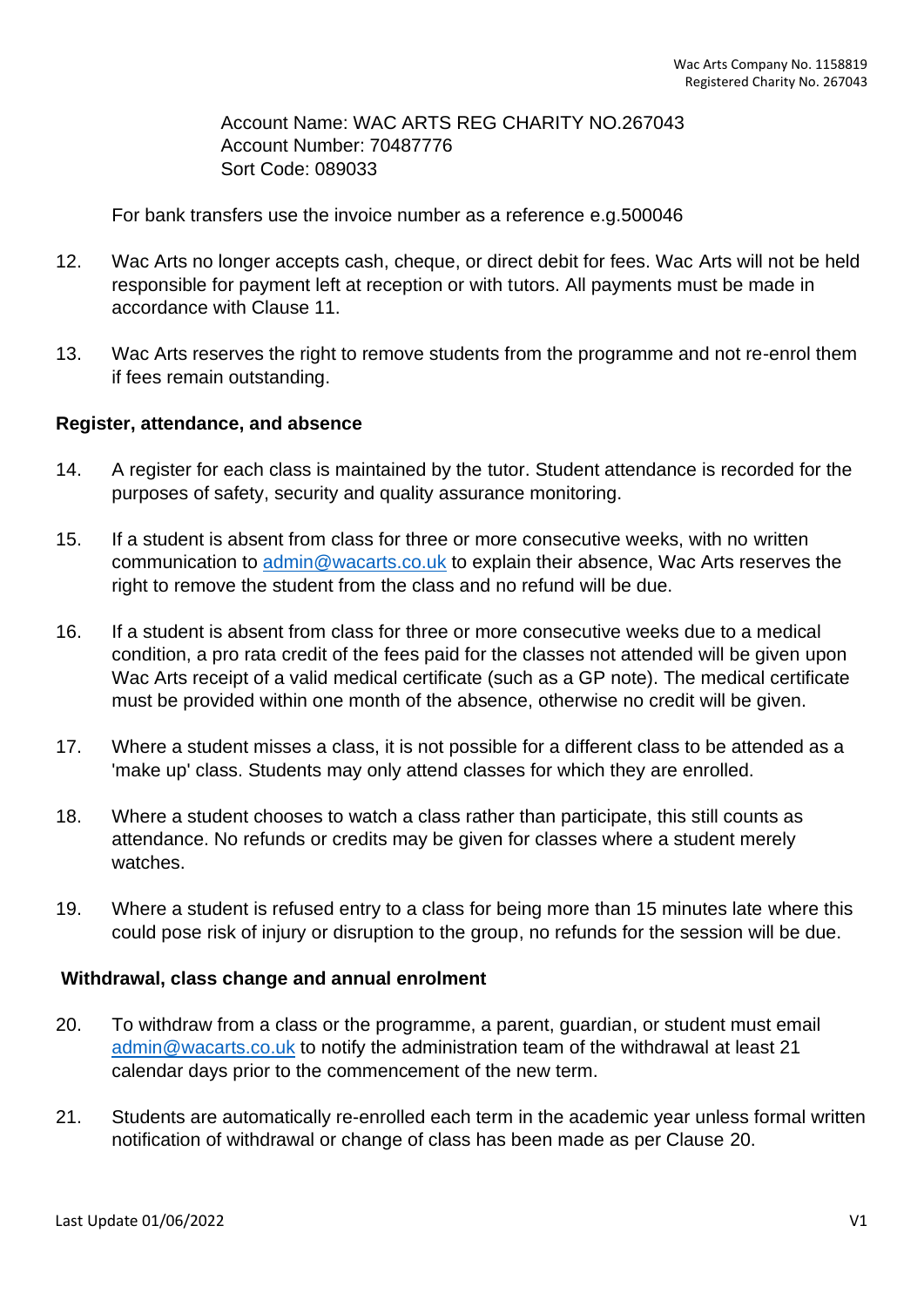- 22. Change of class requests and additional class requests are to be made in writing to [admin@wacarts.co.uk.](mailto:admin@wacarts.co.uk) These requests will be reviewed by a member of the team, and you will be contacted with the outcome of the decision. Students must not change to another class without written confirmation from the Wac Arts administrative team.
- 23. Students are enrolled for one academic year only and will be taken off all classes at the end of the summer term. Every student must re-enrol in classes for the start of the new academic year. Registration usually opens in early June for classes commencing in September.

# **Permissions (Medical & Photographic consent)**

- 24. Medical: Students over the age of 18 and parents/guardians for those under 18 are required to give permission for an authorised Wac Arts first aider to give any immediate and/or necessary first aid treatment This includes any emergency medical treatment recommended by competent authorities including emergency medical staff. By signing these terms and conditions you acknowledge that consent is provided.
- 25. Wac Arts uses photographs, video recordings and testimonials of our students for the purposes of publicising and promoting Wac Arts services. By consenting via your online application you give us permission to use photographs and / or video footage in which you, your child/ ward appears for such purposes.

If you give us your consent, you can change your mind at any time. If you decide to withdraw your consent, please let us know by emailing us at [admin@wacarts.co.uk.](mailto:admin@wacarts.co.uk)

We are responsible for any personal information that is in any photographs and / or video footage that we take of you and we will always make sure that we use it in accordance with data protection law. For more detail about how we will use your personal information, and what your rights are in relation to your personal information, please visit our Data Privacy Policy.

### **Physical Contact**

26. Physical contact with students may be necessary by members of the tutor pool for sessions such as dance and aerials. Wac Arts considers that such appropriate physical contact is beneficial for a student development. Where physical contact with a student is required and appropriate, this will be made in line with our [Safeguarding Policy.](https://www.wacarts.co.uk/safeguarding-policy) If you have any concerns regarding this matter, please contact a Designated Safeguarding Lead. If a member of staff witnesses any physical contact or action that they deem to be inappropriate they must report this to a Designated Safeguarding Lead immediately.

### **Safeguarding, Supervision and Loco Parentis**

27. With the exception of Holiday Programmes, Wac Arts is responsible for the welfare and safety of students during sessions/ class time only, by protecting them from all forms of abuse including physical, emotional, and sexual harm. Parents/ Guardians remain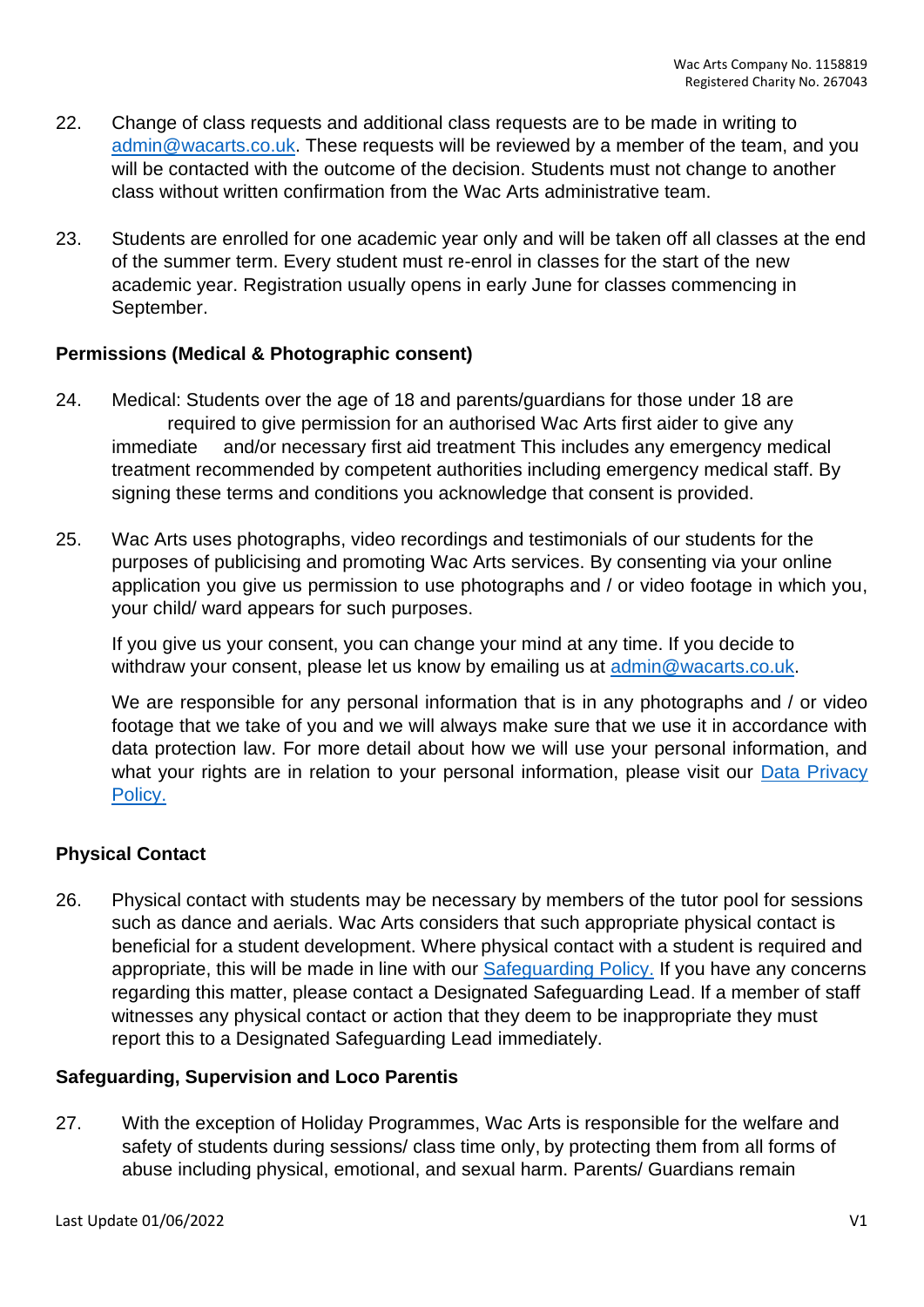responsible for their own child's welfare and supervision outside of and between their timetabled sessions/classes.

- 28. With the exception of Holiday Programmes, Wac Arts does not act in *loco parentis*, for those students under 18 years old, outside of or in between session/ class times or when a student has a break between sessions/ classes or under any circumstances where the student has left the charge of Wac Arts. Wac Arts will have a duty to take reasonable steps to ensure that young children who are not old enough to look after themselves do not leave the premises unattended. Parents/ Guardians and Carers are responsible for their child/ ward's welfare and supervision outside of and between session/ class times, where the student has left the charge of Wac Arts. If Parents/Guardians have any concerns regarding the safety or welfare of their child between sessions/classes, they can raise these with the Designated Safeguarding Lead.
- 29. During activity, Wac Arts provides a duty manager, buildings staff and reception staff for the general running of activities and to respond to emergencies.
- 30. Where there is a safeguarding concern about a child, young person or vulnerable adult or someone's behaviour, it is everyone's responsibility to report this to one of the Designated Safeguarding Leads listed in the [Safeguarding Policy.](https://www.wacarts.co.uk/safeguarding-policy) You must write down what you have seen or heard, report it to one of the leads and they will then take any required further action. In an emergency, duty manager, first aider, building staff and reception staff will be able to assist with responding to emergencies. All incidents involving staff, volunteers, children, or visitors must all be recorded and, depending on the seriousness of the incident, may need to be reported to the relevant agencies (such as the police or the Local Authority). In the event of an incident or accident involving a child or young person under the age of 18 a written record will be completed by the duty manager as soon after the incident as possible. A copy will be given to the parent or guardian, and the original will be kept in the incident log.
- 31. All students will be expected to comply with the [Student Code of Conduct.](https://www.wacarts.co.uk/wp-content/uploads/2022/02/Wac-Arts-Student-Code-Of-Conduct-Approved-14-02-2022.pdf) Wac Arts staff will address any unacceptable behaviour in breaks and outside of sessions/ class times, irrespective of whether the student is or has been supervised by a parent/guardian or carer, in accordance with the Student Code of Conduct.
- 32. Wac Arts does not provide a pickup and drop off service for students. Wac Arts staff will not pick up or drop off students from home, local transport hubs or any other location.
- 33. Parents, guardians, carers, and students who travel to Wac Arts independently must sign in and out of the building. The sign in location is at reception. It is all visitors' responsibility to sign in upon arrival and when leaving the building for any reason and for any duration. Parents, guardians and carers who are waiting to pick up their child must also wear an identifying lanyard for the duration of their visit. A lanyard will be provided by reception staff.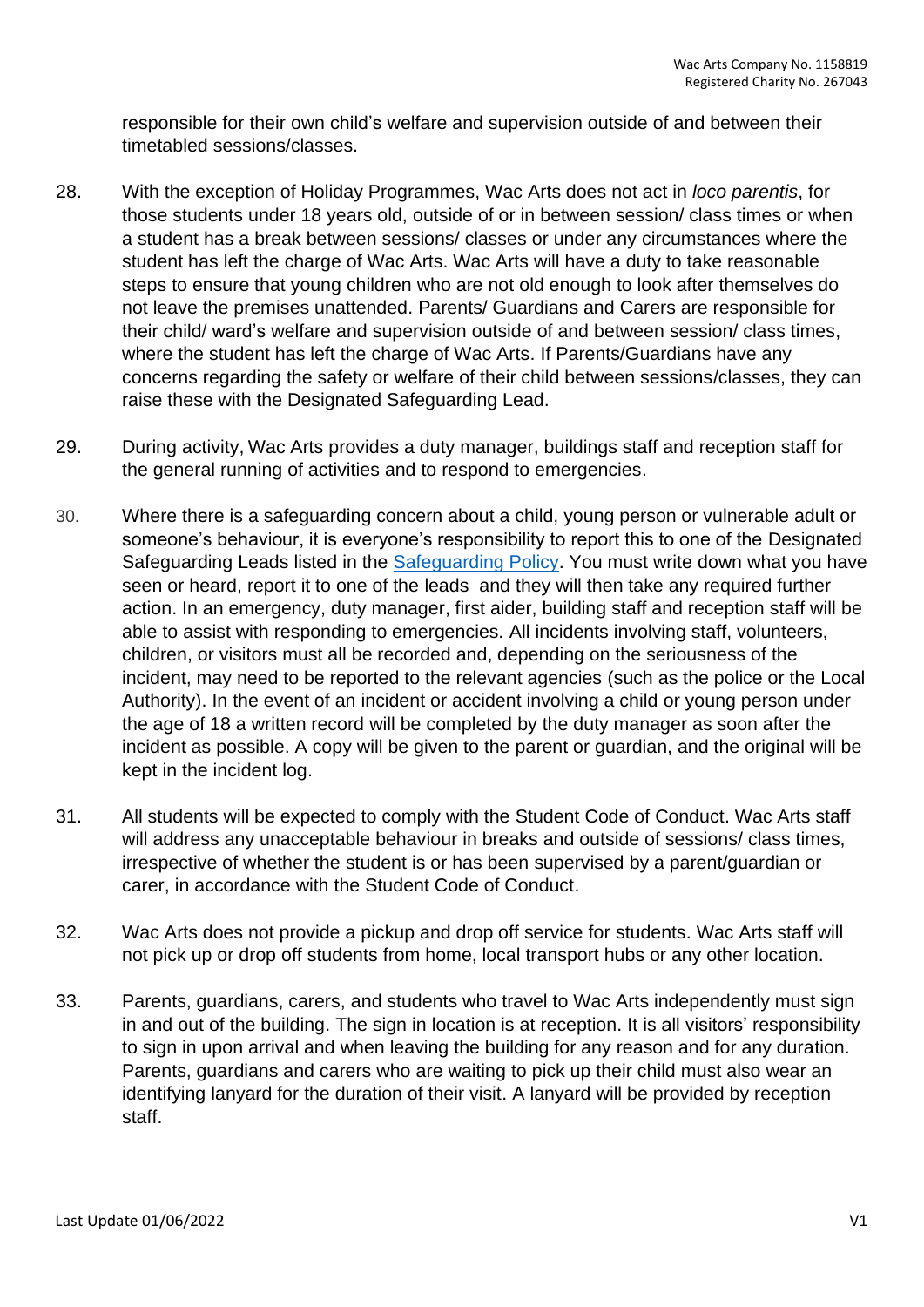34. Wac Arts strongly recommends that any young person under the age of 11, or whose special educational needs require it, is accompanied throughout their time at Wac Arts by a suitable adult and does not travel independently.

# **Codes of Conduct**

35. Parents, guardians, carers and students agree to abide by the [Parent Guardian Code of](https://www.wacarts.co.uk/wp-content/uploads/2022/02/Wac-Arts-Parent-Guardian-Code-of-Conduct.pdf)  [Conduct](https://www.wacarts.co.uk/wp-content/uploads/2022/02/Wac-Arts-Parent-Guardian-Code-of-Conduct.pdf) and the [Student Code of Conduct](https://www.wacarts.co.uk/wp-content/uploads/2022/02/Wac-Arts-Student-Code-Of-Conduct-Approved-14-02-2022.pdf) respectively.

### **Participation in Wac Nites**

- 36. Wac Nites is a programme designed for those with mild to moderate learning needs, focused on a performing and creative arts curriculum. Wac Nites is not designed to accommodate young people with profound and multiple learning difficulties.
- 37. Every young person wishing to attend Wac Nites will be assessed by the staff team on their first visit. Should Wac Nites be deemed suitable for the young person there will be continued monitoring of their suitability for the programme.
- 38. A detailed onboarding form must be completed prior to the attendance at the trial session.
- 39. The young person will be offered a trial session (new enrolments only) that will be observed by a member of Wac Arts staff. After completion of this session the team will decide if a place on the programme is appropriate, and the young person may be offered a place for the remainder of the academic year.
- 40. The sessions on Wac Nites are co-facilitated by two tutors, however Wac Arts does not provide 1:1 support for young people enrolled on the Wac Nites programme.
- 41. Where a young person needs 1:1 support, this must be provided by the Local Authority, the family or another provider. The 1:1 will not be allowed to work unsupervised until a satisfactory enhanced DBS check has been received.
- 42. Where a 1:1 support worker is provided, they should be suitably qualified and experienced for the role and willing to engage fully in the sessions to best support the young person and the teaching team.
- 43. Where a young person is collected from the building at the end of the activity, this must be done in a timely manner.

# **Holiday Programmes**

- 44. A fee is charged per week of the holiday programme.
- 45. Breakfast Club is charged in addition to the standard fee.
- 46. Wac Arts does not offer pro-rata fees for holiday projects.